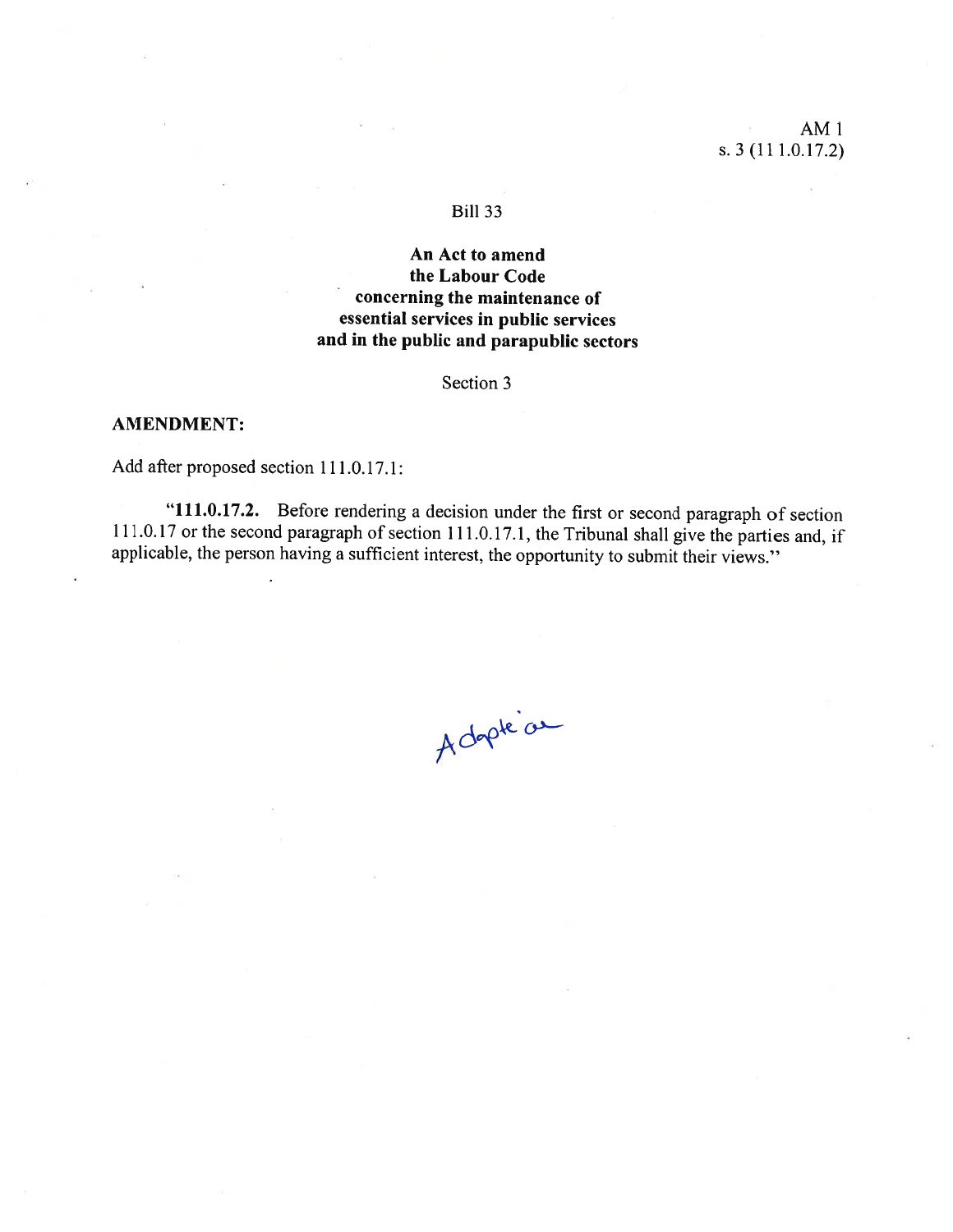## AM2 s.  $3(111.0.17)$

#### Biil 33

# An Act to amend the Labour Code concerning the maintenance of essential services in public services and in the public and parapublic sectors

Section 3

### AMENDMENT:

Replace the first and second paragraphs of proposed section 111.0.17 by:

If of the opinion that <sup>a</sup> strike may endanger public health or safety, the Tribunal, on its own initiative or at the request of an employer or of <sup>a</sup> certified association in <sup>a</sup> public service, may order both parties to maintain essential services in the event of <sup>a</sup> strike.

For the same reason, the Tribunal, on its own initiative or at the request of <sup>a</sup> service, undertaking or enterprise not referred to in section 111.0.16 or of a certified association in that service, undertaking or enterprise, may order both parties to maintain essential services in the event of a strike, if the service, undertaking or enterprise, because of the nature of its operations, is comparable to a public service. In such a case, the service, undertaking or enterprise is considered a public service for the purposes of this Code.

The Tribunal may in addition render <sup>a</sup> decision under the first or second paragrap<sup>h</sup> at the request of <sup>a</sup> person other than <sup>a</sup> party, if it considers that the person has <sup>a</sup> sufficient interest.

Actopte ae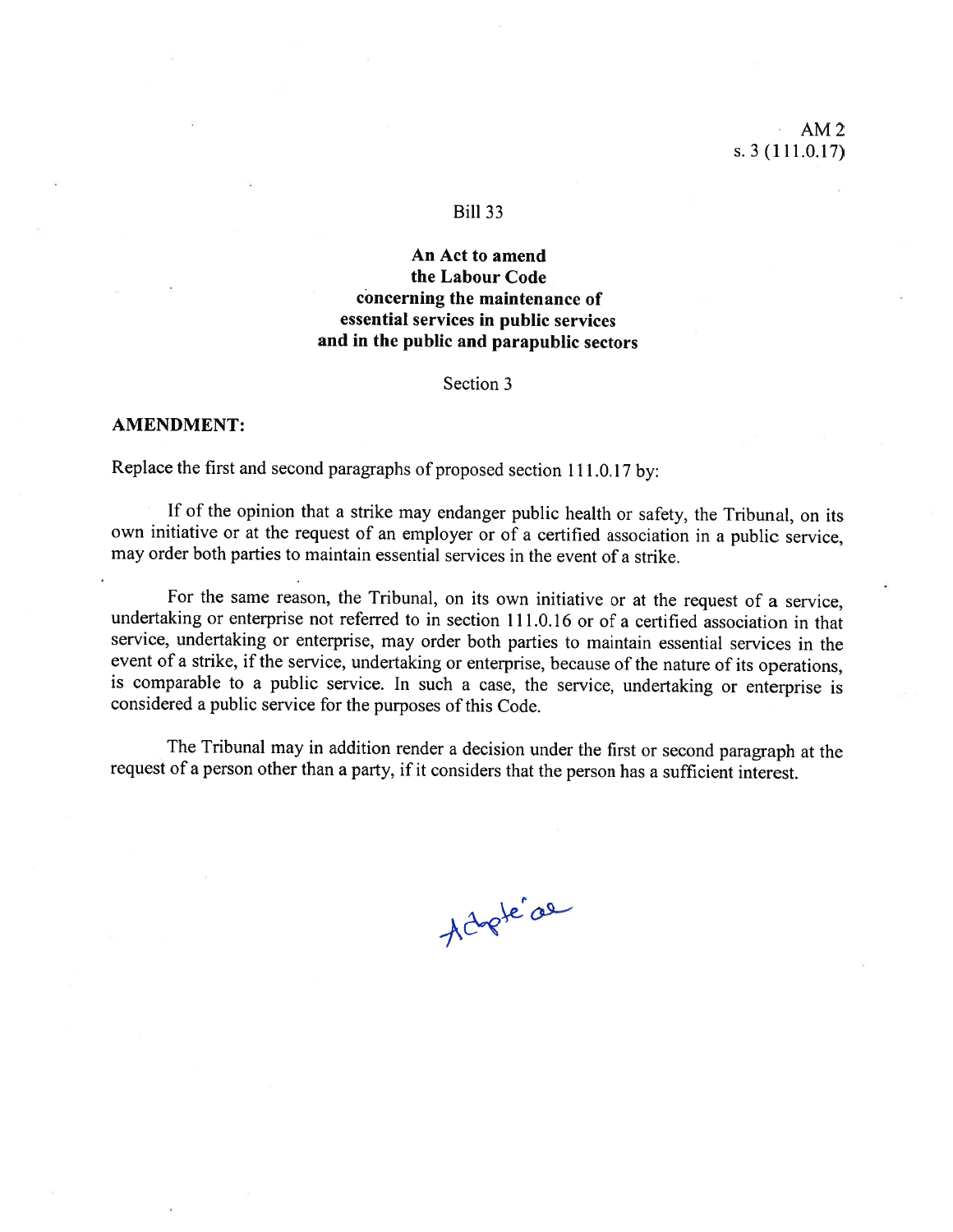## BiIl 33

# An Act to amend the Labour Code concerning the maintenance of essential services in public services and in the public and parapublic sectors

## Section 3

## AMENDMENT:

Replace "an interested person's" in the second paragraph of proposed section 111.0.17.1 by "a party's".

Adapté de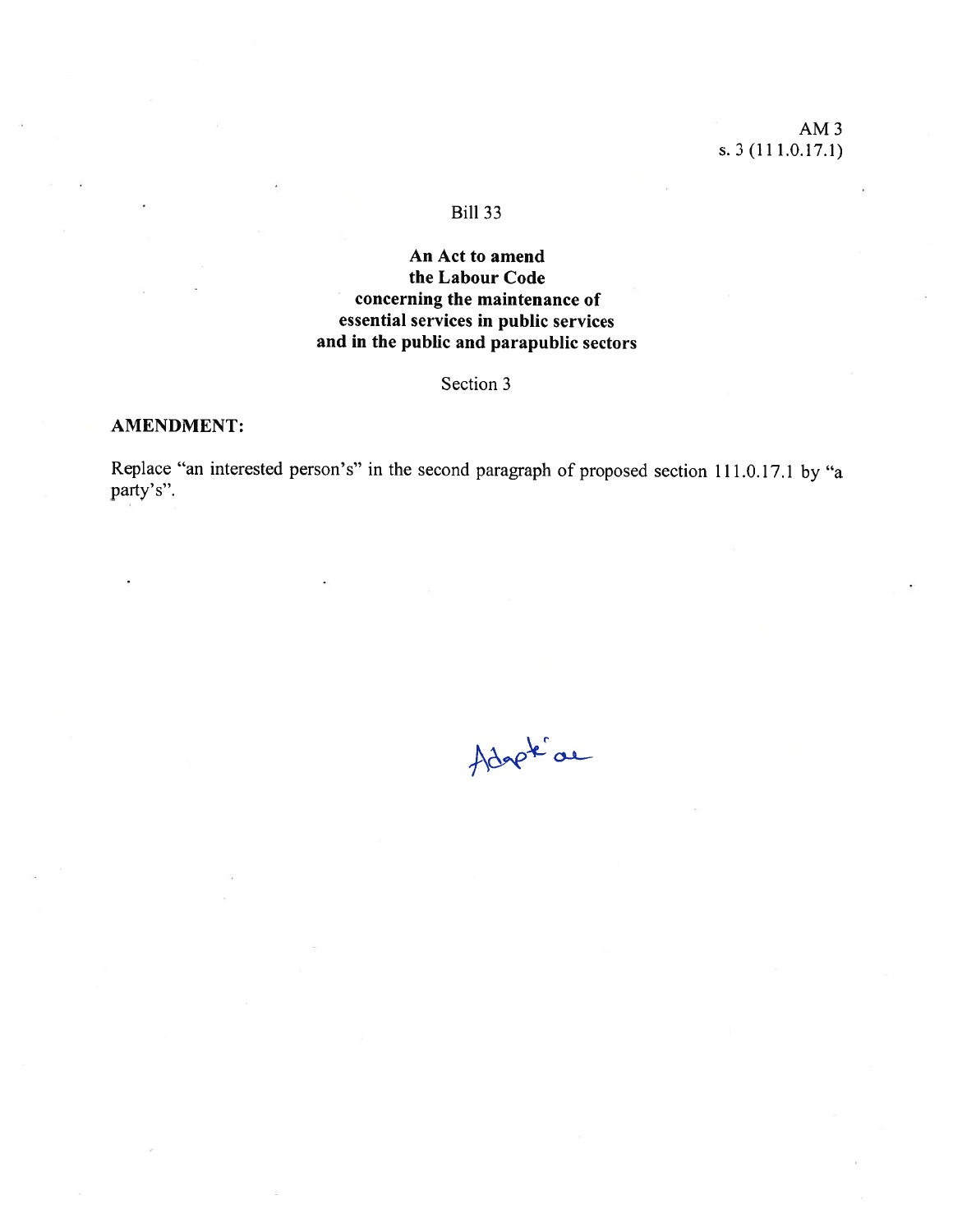AM4 s. 12 (111.10.1)

## BilI 33

# An Act to amend the Labour Code concerning the maintenance of essential services in public services and in the public and parapublic sectors

Section 12

## AMENDMENT:

Replace "If applicable, the negotiation must be conducted" in the first paragraph of proposed section 111.10.1 by "The negotiation may be conducted".

Adrete au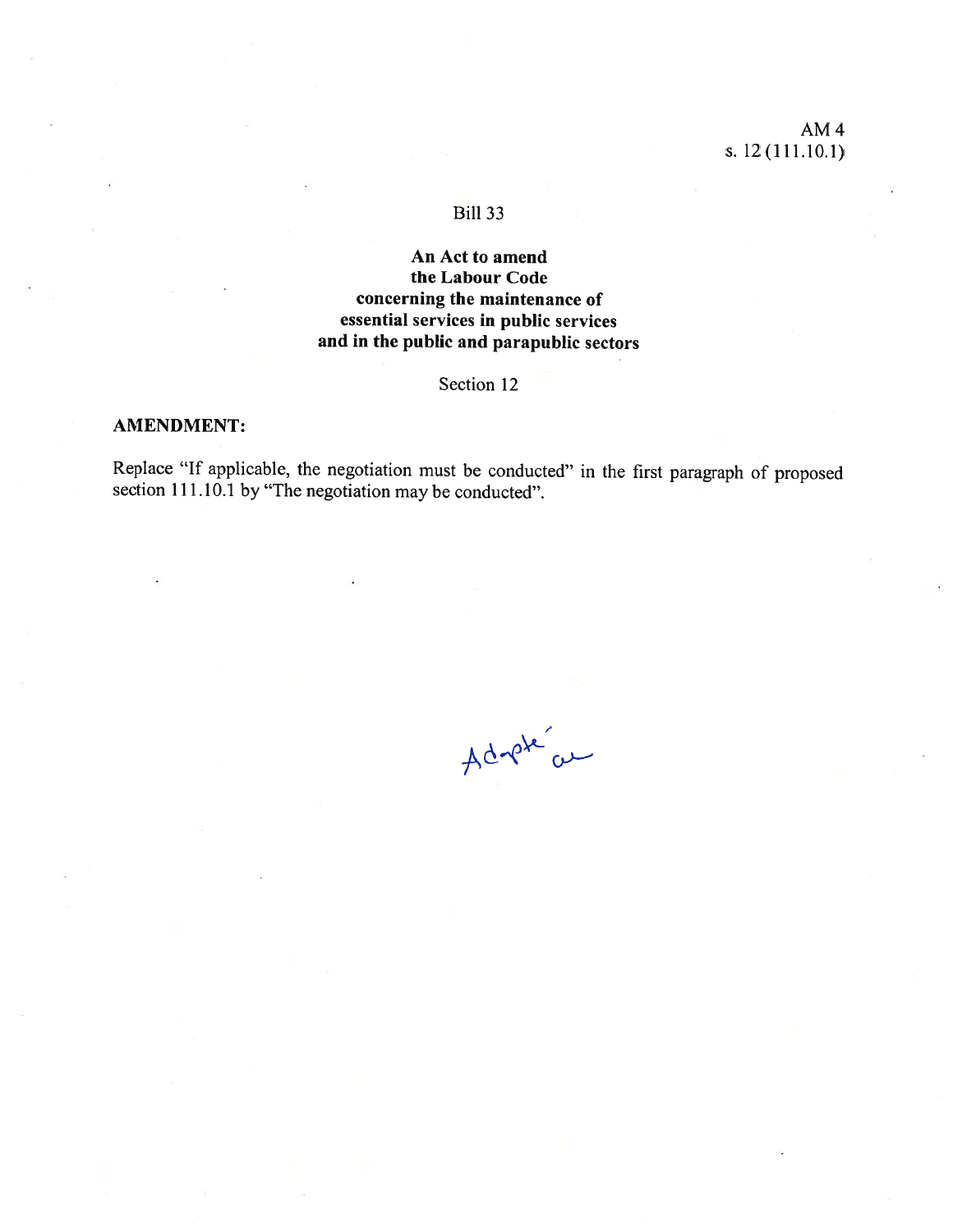# $SAM$   $2$ AM5 s. 13(111.10.2)

# **Bill 33**

# An Act to amend the Labour Code concerning the maintenance of essential services in public services and in the public and parapublic sectors

# Section 13

## AMENDMENT:

Replace "15 working days" in propose<sup>d</sup> section 111.10.2 by "10 working days".

Adrian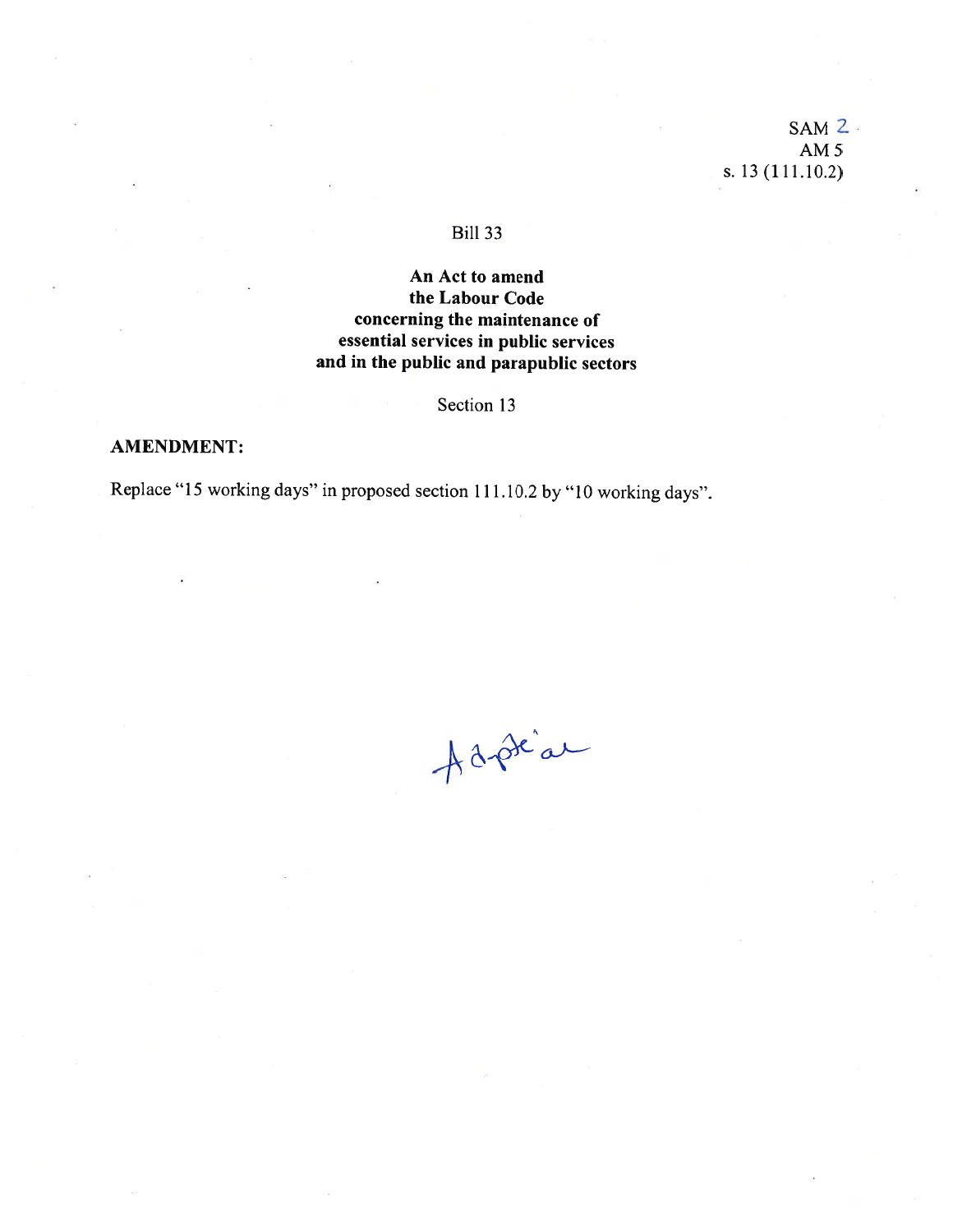# AM 5 s. 13(111.10.2)

Sam2

### BilI 33

## An Act to amend the Labour Code concerning the maintenance of essential services in public services and in the public and parapublic sectors

Section 13

### AMENDMENT:

Replace by:

13. Section 111.10.2 of the Code is replaced by the following section:

"111.10.2. Every institution shall, at the request of the Tribunal or of a certified association, communicate to both of them any relevant information on the essential services that must be maintained, within 15 working days after receipt of the request. The request must specify the required information."

Adroté ce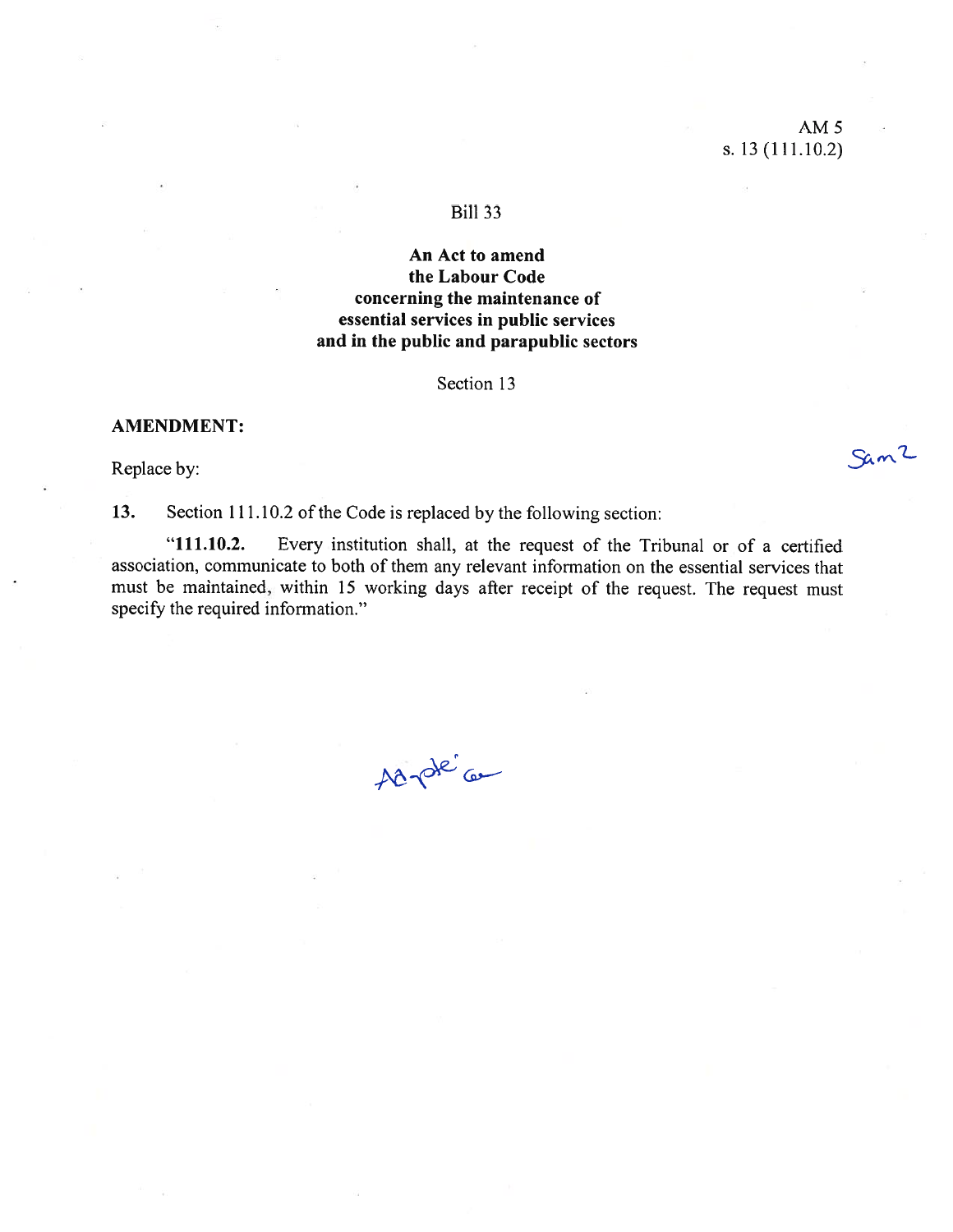### Bili 33

## An Act to amend the Labour Code concerning the maintenance of essential services in public services and in the public and parapublic sectors

Section 22.1

### AMENDMENT:

Insert after section 22:

22.1. For the purpose of determining the essential services that must be maintained in the event of a strike by a certified association to which a collective agreement that expires on 31 March <sup>2020</sup> applies, the Tribunal may, at the parties' request, settle any difficulty arising out of the application of sections 111.10.1 and 111.10.3 of the Labour Code, respectively amended by sections 12 and 14.

The Tribunal may also

(1) make recommendations on the parameters to be agreed on by an association or <sup>a</sup> group of associations it forms part of and an institution or its representative; and

(2) make recommendations as to the content and breakdown of the essential services provided for in an agreement or a list, before the agreement or list is communicated to it under those sections  $111.10.1$  and  $111.10.3$ .

The Tribunal shall render a decision or issue recommendations within 30 days.

Adopte o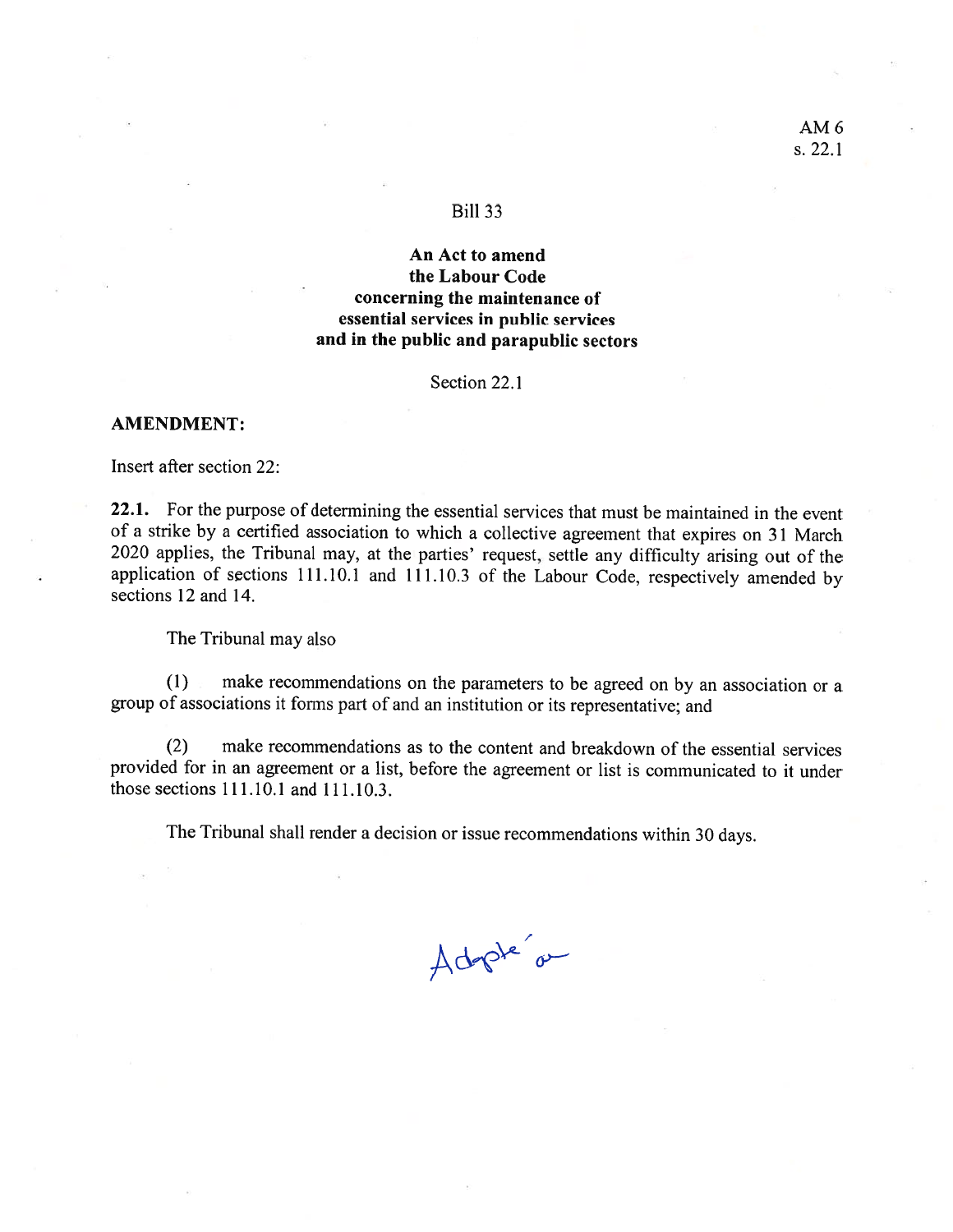### Bili 33

# An Act to amend the Labour Code concerning the maintenance of essential services in public services and in the public and parapublic sectors

Section 24

### AMENDMENT:

RepIace by:

24. An employer and a certified association subject to an order made under section 111.0.17 of the Labour Code, as it read before (insert the date of coming into force of this Act), are deemed to be subject, from that date, to <sup>a</sup> decision of the Administrative Labour Tribunal rendered under the first paragraph of section 111.0.17 of the Labour Code, replaced by section 3.

A party may however request the Tribunal to revoke the decision in accordance with the second paragraph of section 111.0.17.1 of the Labour Code, enacted by section 3."

Adopte're